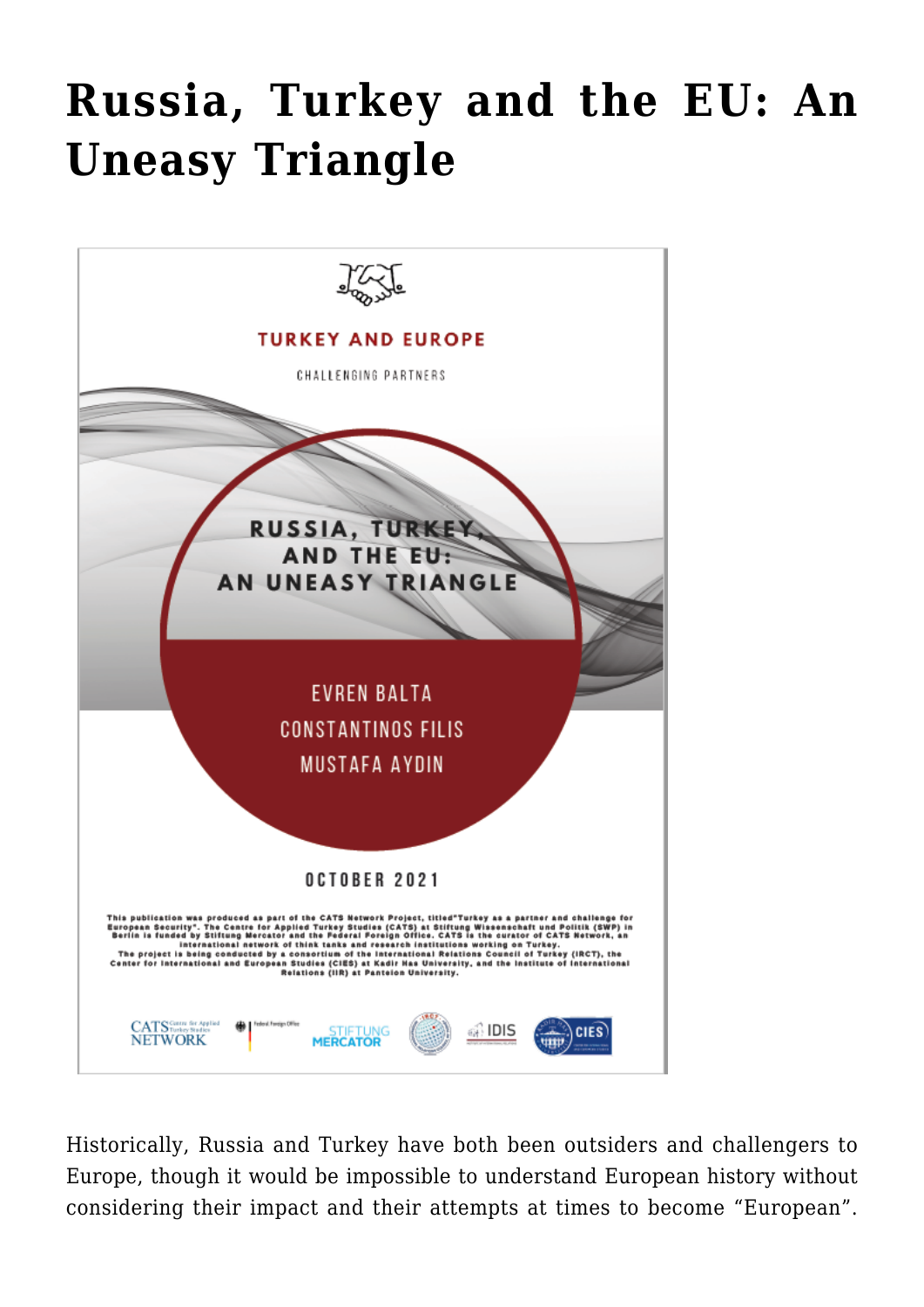During most of the 20th century, too, they remained on Europe's periphery, Turkey aligning with the West (including Western Europe) and Russia aligning with and dominating Eastern Europe. The end of the Cold War, however, saw Europe's unification at long last, with most of the Central and Eastern Countries joining the European Union (EU) and NATO. Yet Turkey and Russia remained outside this process, though with Turkey's continued membership of NATO and up to now unsuccessful bid to become a full EU member. While both tried to varying degrees to work (integrate) with Europe during the 1990s, once again with a varying degree of success, they grew apart from Europe during the 2000s for different reasons. Nevertheless, they still impact European developments, both positively and negatively, while their own political and international developments are also influenced by what happens in Europe. In short, their future developments remain entangled in an uneasy triangle.

[To read the report please clickİndir](https://www.uikpanorama.com/wp-content/uploads/2021/10/CATS-Russia-Turkey-and-the-EU-An-Uneasy-Triangle.pdf)



## **Evren Balta, Prof. Dr., Özyeğin Üniversitesi**

Evren Balta is a professor of international relations at Ozyegin University, İstanbul Turkey. She holds a Ph.D. in political science from The Graduate Center,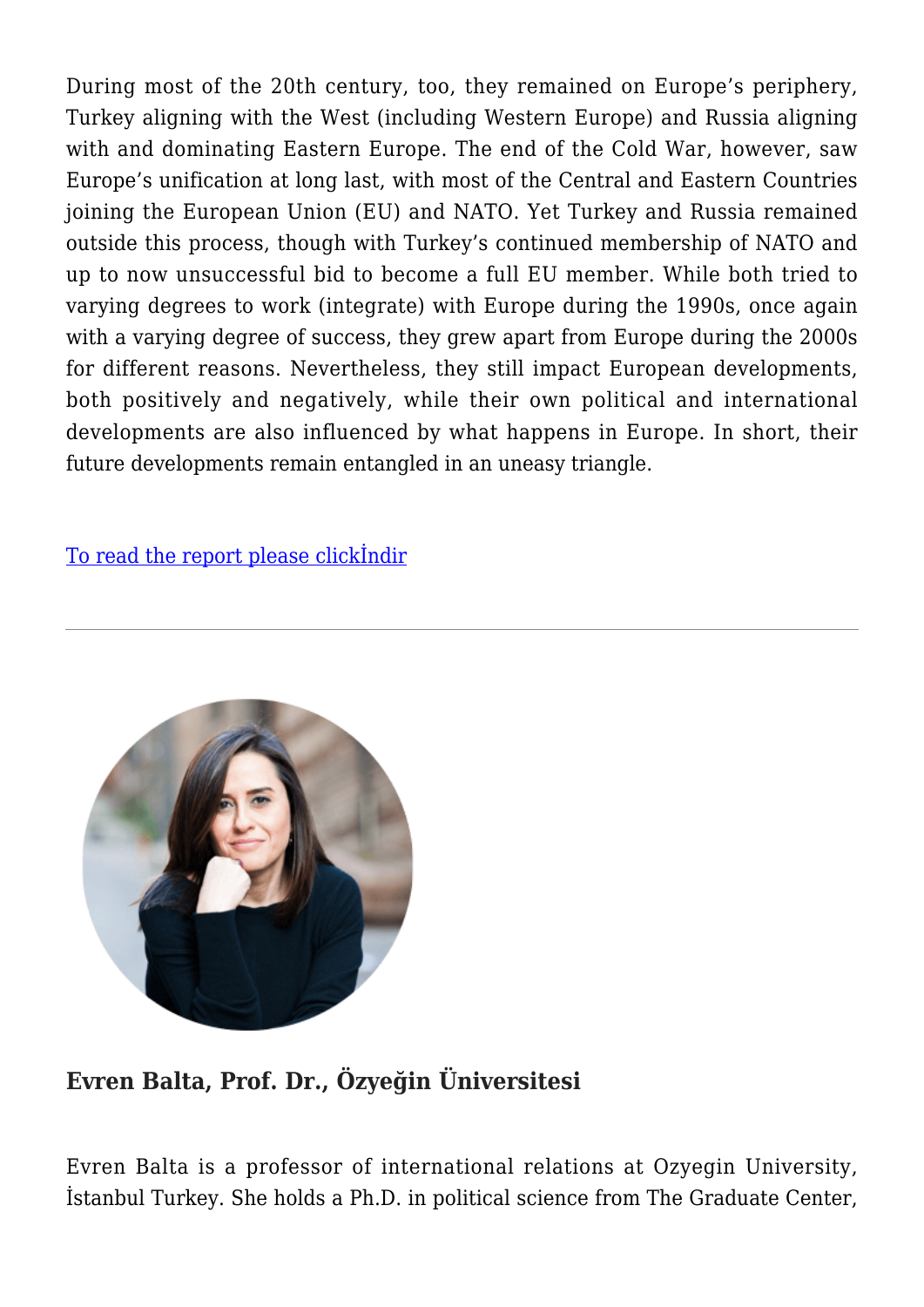CUNY (2007). Her most recent book (co-authored with Ozlem Altan Olcay) titled "The American Passport in Turkey" received the American Sociological Association's Global and Transnational Sociology Best Book by an International Scholar Award. Balta is a senior scholar at Istanbul Policy Center and the academic coordinator of the TÜSİAD Global Politics Forum.



## **Constantinos Filis, Dr., Institute of Global Affairs**

Director at the Institute of Global Affairs. Associate Professor at the American College of Greece. President of the Foundation for Thracean Art and Tradition and member of Advisory Committee of the Institute of International Relations, Panteion University. Also, commentator for Ant1 Group. Former Executive Director and Director of Research at the Institute of International Relations, Panteion University. His most recent books/monographs are: "Assertive Patriotism", "Greece in its neighbourhood", "A Closer Look at Russia and its Influence in the World", "Turkey, Islam, Erdogan", and "Refugees, Europe, Insecurity".